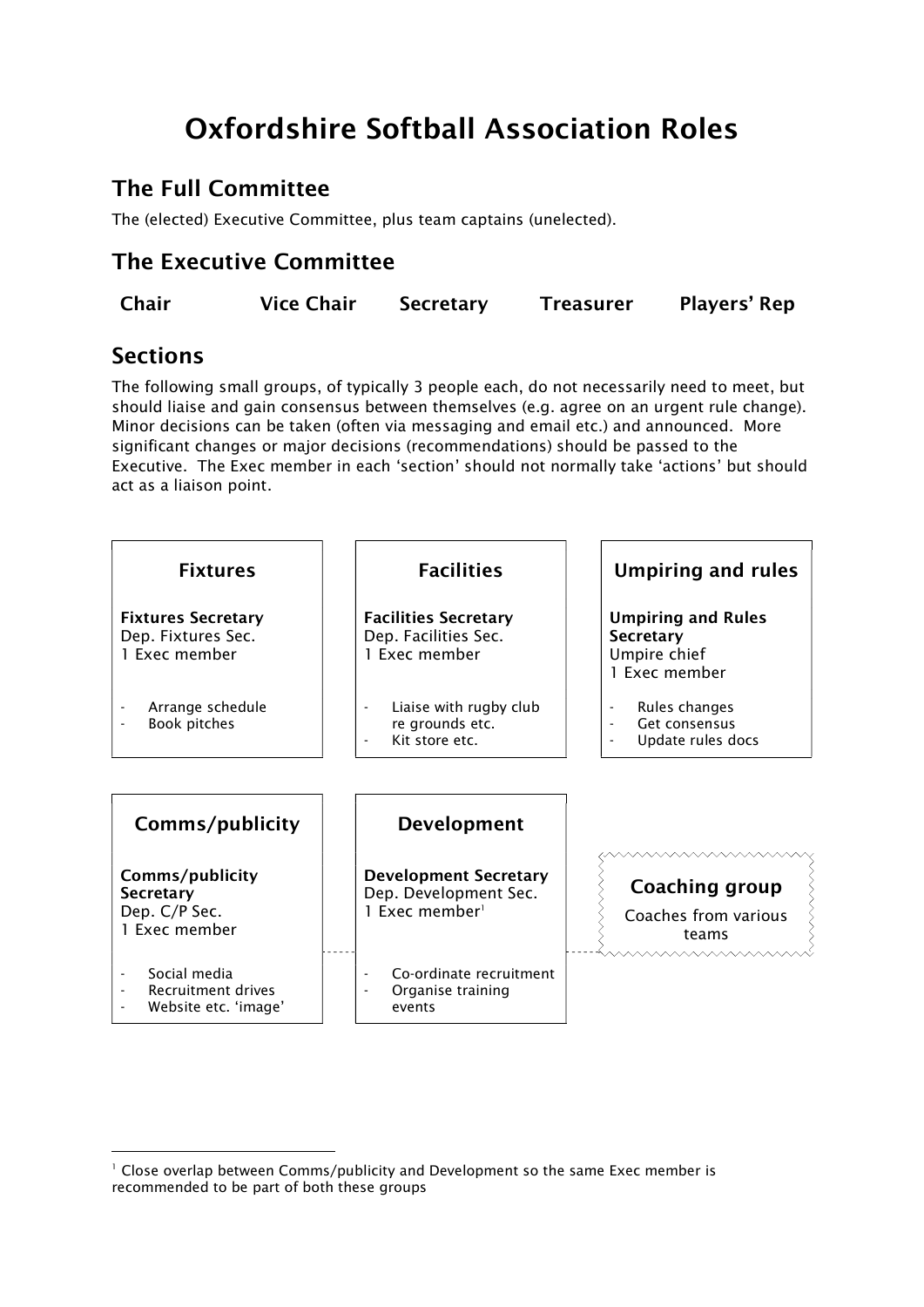#### Webmaster Dep. Webmaster

- Maintain website<br>- Fnter teams fixtu
- Enter teams, fixtures
- etc
- Organise score entering by teams

# Website | Social/events | Tournaments

Social Secretary Dep. Social Sec. 1 Exec. member

- Clubhouse liaison<br>- BBQ and events
- BBQ and events<br>- Fundraising
- **Fundraising**

Tournaments Secretary Dep. Tournaments Sec. 1 Exec member

- Advise teams wishing to enter tournaments
- Oxford teams to nationals
- Single sex nationals
- Organise an Oxford tournament

Weather watcher Dep. Weather watcher

- Check weather
- Make call on postponing games by 4.30 pm on game day

# Weather | Safeguarding

 Safeguarding Officer Dep. Safeguarding Off.

- Point of contact for the league and BSUK
- Look after policies re children and vulnerable adults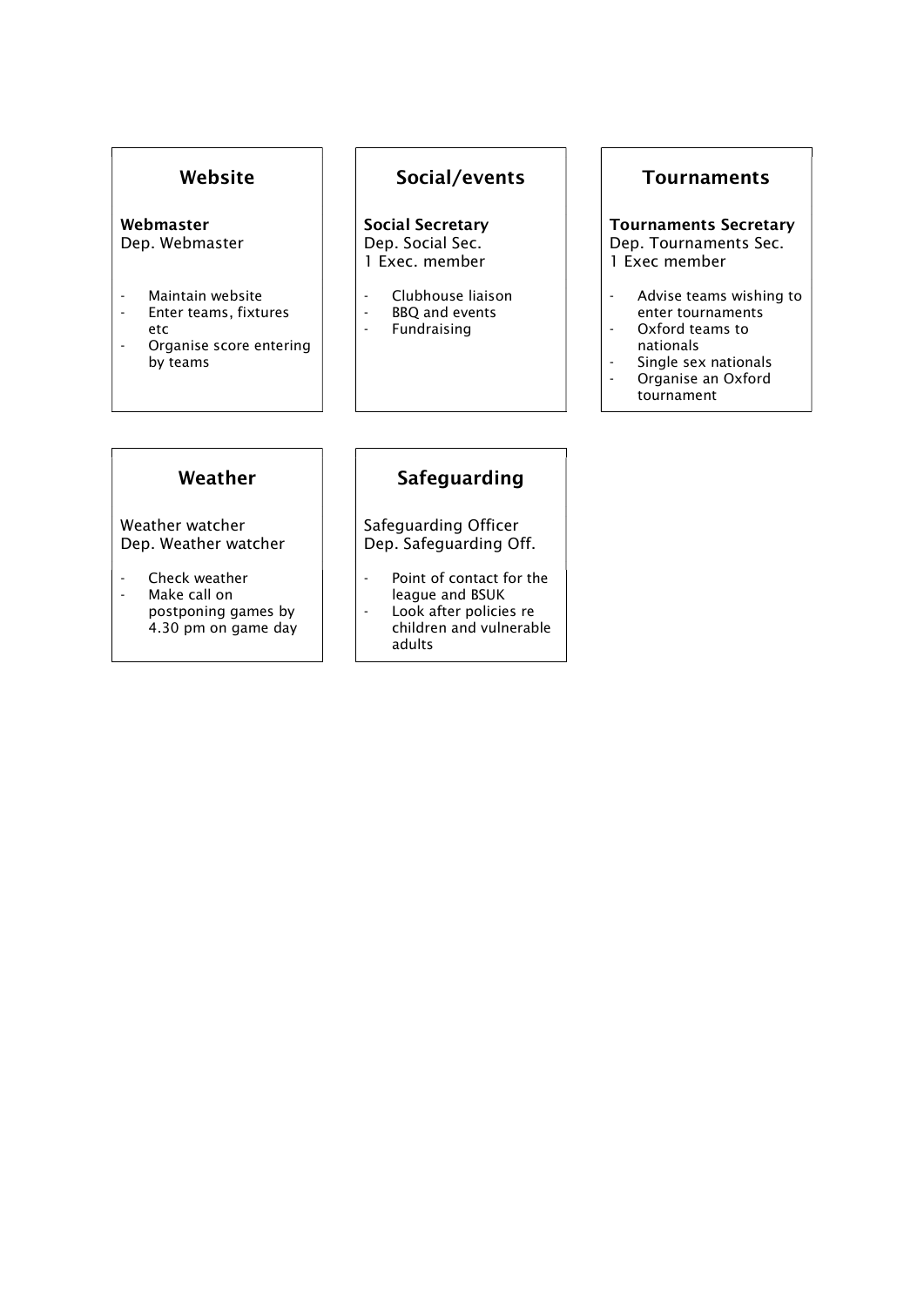# Responsibilities and timescales

# The Full Committee

- Also known as 'Captains Meetings', comprising of a rep from each team, plus the Exec Committee
- Should meet at least once per year (usually pre-season)
- Two meetings may be necessary if significant changes are planned for the season
- A form of the full committee is also needed for disciplinary, appeal or protest meetings (see rules and constitution)

# The Executive Committee

- (Again see rules and constitution for membership etc)
- Executive Committee should meet several times in the off season to prepare for the forthcoming season, and during the season as required (often not required)
- Decision-making role by consensus pre- and during the season
- Compile and agree the Captain's Pack prior to season start
- Control the budget and expenditure
- The Exec should have ultimate responsibility for safeguarding issues (although the safeguarding officer can be co-opted, and be any player or responsible person with the appropriate skills and experience)
- Organise the submissions from team captains to the roster before week 3 of the season
- Supply team details to the BSF
- Appoint a point of contact for the OSA/league (if not the Chair)
- Liaise with the 'grassroots' (players) and bring concerns and ideas to the attention of all
- Organising the purchase of trophies for end of season awards
- Representing the OSA in BSF forums such as the League Heads Forum and BSF AGM
- A member of the Executive should be represented on all or most sections below

# **Sections**

## Fixtures section

- Generally to formulate the playing schedule and to book pitches
- (General format of the competition to be agreed by the Executive and Full Committee)
- Produce a draft fixture list prior to the pre-season captains meeting (Full Committee)
- Produce a final fixture list at least one week before season start
- Deal with scheduling changes due to rain outs, and other reasons
- Reconvening and rescheduling abandoned games (due to weather etc.)
- Playing a strong role in advising on the collection of statistics for end of season awards
- Check each other's work and report to the Exec.

## Facilities section

- Generally to liaise and organise playing and other facilities as needed by the OSA
- Liaise with rugby club regarding grounds and kit store etc before and during the season
- Organise the orientation and finer placement of pitches/diamonds
- Supervise/organise (or order) line marking, including forwarding of diagrams
- Negotiate changes or improvements in facilities
- Look after any physical assets owned by the OSA (e.g. bases, training equipment etc.) and strive to improve such assets and facilities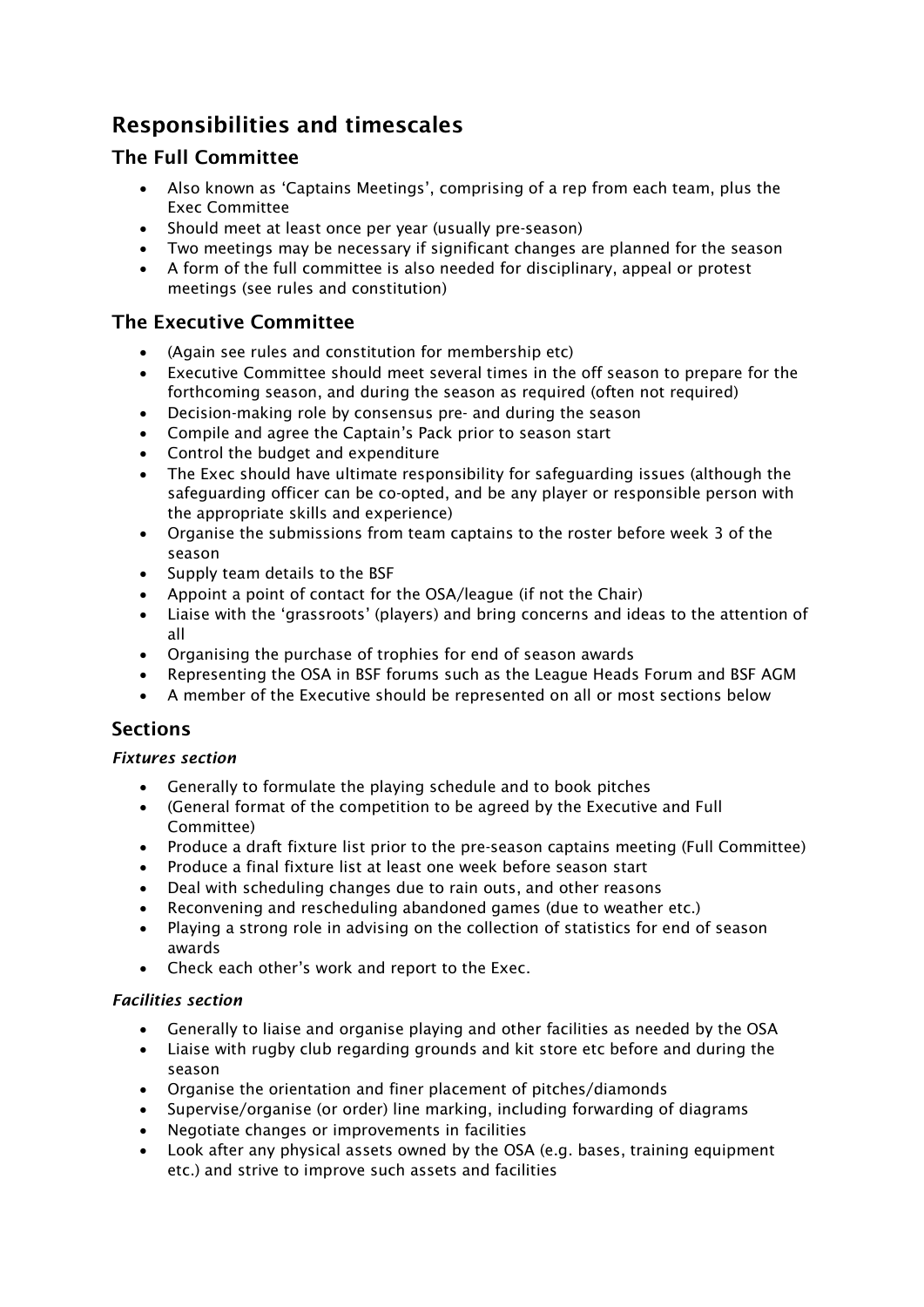- Look after the maintenance in facilities (and relationships) during the season
- Be the point of contact in dealing with OSL's hosts
- Liaise closely with the Fixtures Section regarding schedule and pitch booking
- Report to the Exec

#### Umpiring and rules section

- Prepare changes to previous versions of the OSL rules
- Get consensus on amendments to the rules, between other members of the section and propose the new copy of the rules to the Exec well before the season begins
- Update/maintain rules docs
- Know the rules for the benefit of our umpires
- Playing a strong role in advising on the collection of statistics for end of season awards
- Organise and liaise with umpires throughout the season
- Organise umpire training as necessary
- Organise and maintain methods of feedback on team behaviour towards umpires

## Comms/publicity section

- Manage and write copy for social media, website and other public-facing media
- With the Development Section, organise recruitment drives, usually pre-season
- Publicise the League's games and any other activities of the OSA during the season
- Liaise with the BSF over their portrayal of the OSL/OSA in other publicity
- Support the information in the website and write copy for the website as necessary
- Have the foremost interest in the image and branding of the OSA and OSL
- Manage a 'suggestions box' or collate recommendations from the grassroots/teams/players on rules, format changes or other items and pass these on to the relevant section and/or Exec
- Liaise closely with the Exec, the Development Section and other sections as needed
- Report on plans and activities to the Exec

## Development section

- Co-ordinate recruitment in close liaison with members of the Comms/Publicity **Section**
- Organise training events, ideally several pre-season and during at least the first half of the season, with the emphasis on new and developing players
- Maintain an informal database of applicants (new players) to the league
- Maintain a fair and transparent way of allocating new, centrally recruited, players to teams within the league
- Take the lead in outreach activities with a view to bringing in new players and teams to the league
- Organise indoor softball, during the off season
- Report on plans and activities to the Exec

#### Website group

Ideally two or more individuals, taking input from the Exec and various sections of the OSA.

- Maintain website technically, including applying appropriate security updates
- Maintaining good security standards (ensuring good password quality etc of all, including team representatives entering scores etc.)
- Monitor for certificate, hosting, software licencing renewals
- (Unless an individual from the Comms/publicity section has taken the lead with this) to ensure that messages to the League mailbox are forwarded to the correct individuals (automatically or otherwise)